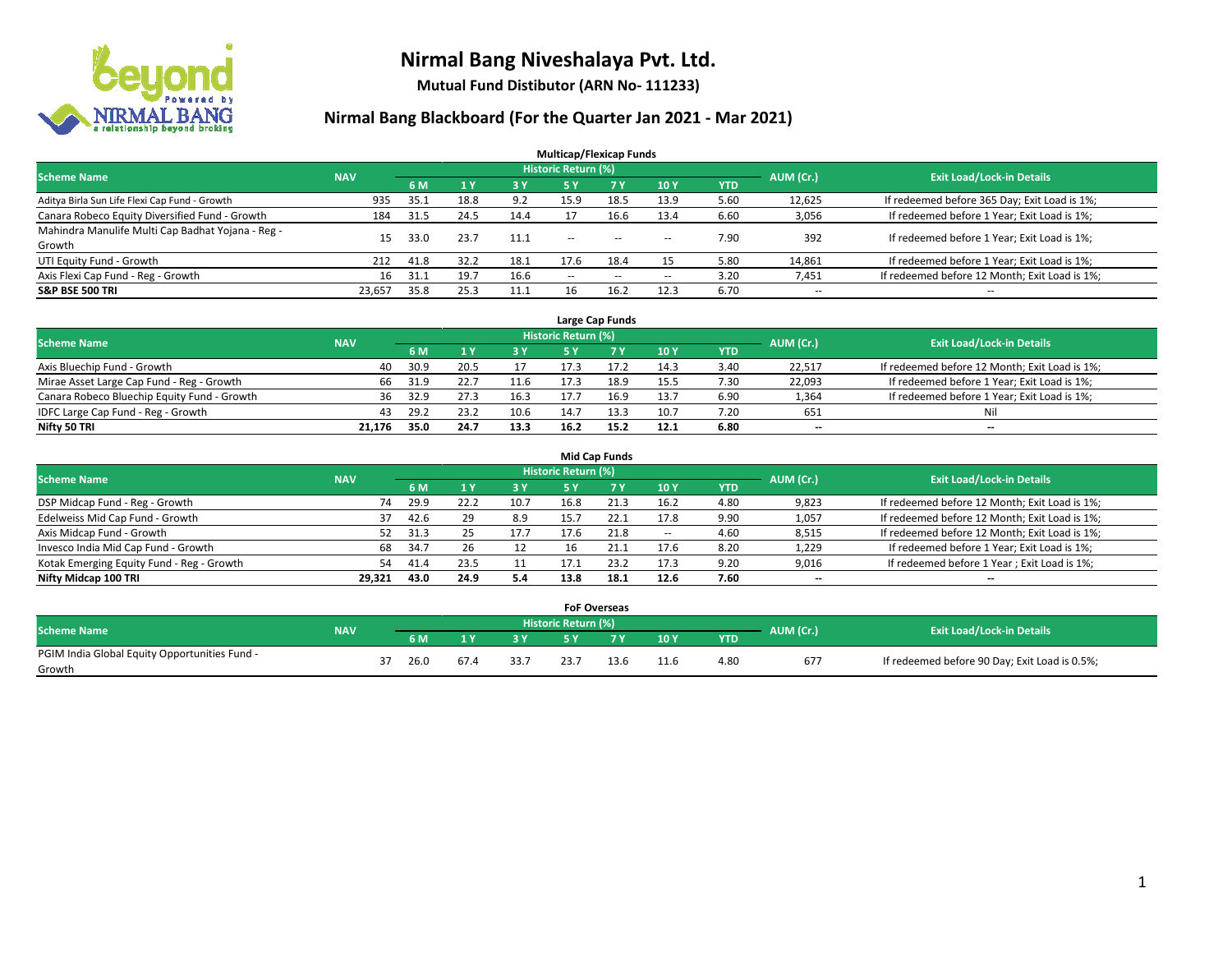

**Mutual Fund Distibutor (ARN No- 111233)**

|                                                  |            |      |      |      |                            | Large & Midcap |      |            |                          |                                              |
|--------------------------------------------------|------------|------|------|------|----------------------------|----------------|------|------------|--------------------------|----------------------------------------------|
| <b>Scheme Name</b>                               | <b>NAV</b> |      |      |      | <b>Historic Return (%)</b> |                |      |            | AUM (Cr.)                | <b>Exit Load/Lock-in Details</b>             |
|                                                  |            | 6 M  |      | 3 Y  | 5 Y                        | 7 <sup>V</sup> | 10Y  | <b>YTD</b> |                          |                                              |
| Mirae Asset Emerging Bluechip Fund - Growth      | 77         | 39.1 | 31.5 | 15.7 | 21.4                       | 26.3           | 22.6 | 9.20       | 14,302                   | If redeemed before 1 Year; Exit Load is 1%;  |
| Canara Robeco Emerging Equities - Growth         | 128        | 34.9 | 24.3 | 11.1 | 17.8                       | 24.8           | 19.5 | 6.10       | 7,313                    | If redeemed before 1 Year; Exit Load is 1%;  |
| Principal Emerging Bluechip Fund - Growth        | 140        | 35.4 | 23.2 | 9.4  | 17.4                       | 22             | 17.2 | 6.40       | 2,418                    | If redeemed before 365 Day; Exit Load is 1%; |
| Invesco India Growth Opportunities Fund - Growth | 44         | 31.2 | 18.4 | 10.7 | 15.6                       | 16.9           | 13.5 | 7.00       | 3,472                    | If redeemed before 1 Year; Exit Load is 1%;  |
| Kotak Equity Opportunities Fund - Reg - Growth   | 158        | 29.9 | 17.5 | 10.9 | 16                         | 17.8           | 13.6 | 5.80       | 4,633                    | If redeemed before 1 Year; Exit Load is 1%;  |
| Tata Large & Mid Cap Fund - Reg - Growth         | 272        | 32.3 | 22.2 | 11.2 | 14.2                       | 16.7           | 13.7 | 7.50       | 1,886                    | If redeemed before 365 Day; Exit Load is 1%; |
| NIFTY Large Midcap 250 TRI                       | 9,589      | 38.0 | 25.7 | 10.5 | 16.4                       | 18.3           | 13.8 | 6.90       | $\overline{\phantom{a}}$ | --                                           |

| <b>Focused Funds</b>                                |            |      |      |      |                     |      |        |            |           |                                               |  |  |  |
|-----------------------------------------------------|------------|------|------|------|---------------------|------|--------|------------|-----------|-----------------------------------------------|--|--|--|
| <b>Scheme Name</b>                                  | <b>NAV</b> |      |      |      | Historic Return (%) |      |        |            | AUM (Cr.) | <b>Exit Load/Lock-in Details</b>              |  |  |  |
|                                                     |            | 6 M  |      | 3 Y  | 5 ۷                 |      | 10Y    | <b>YTD</b> |           |                                               |  |  |  |
| Axis Focused 25 Fund - Growth                       | 39         | 34.8 | 20.3 | 14.8 | 18.4                | 18.7 | $\sim$ | 3.40       | 14,358    | If redeemed before 12 Month; Exit Load is 1%; |  |  |  |
| ICICI Prudential Focused Equity Fund - Ret - Growth | 40         | 31.2 | 35.8 | 10.4 | 14.2                | 14.2 | 11.5   | 9.60       | 974       | If redeemed before 1 Year; Exit Load is 1%;   |  |  |  |
| SBI Focused Equity Fund - Growth                    | 186        | 31.0 | 16.2 | 11.7 | 16.3                | 19.3 | 17.6   | 5.80       | 12,761    | If redeemed before 1 Year; Exit Load is 1%;   |  |  |  |
| <b>S&amp;P BSE 500 TRI</b>                          | 23.657     | 35.8 | 25.3 | 11.1 | 16                  | 16.2 | 12.3   | 6.70       | $- -$     | $\overline{\phantom{a}}$                      |  |  |  |

|                                    |            |      |      |                     |      | <b>Small Cap Funds</b> |                          |            |           |                                               |
|------------------------------------|------------|------|------|---------------------|------|------------------------|--------------------------|------------|-----------|-----------------------------------------------|
| <b>Scheme Name</b>                 | <b>NAV</b> |      |      | Historic Return (%) |      |                        |                          |            | AUM (Cr.) | <b>Exit Load/Lock-in Details</b>              |
|                                    |            | 6 M  |      | <b>3 Y</b>          |      |                        | 10Y                      | <b>YTD</b> |           |                                               |
| Axis Small Cap Fund - Reg - Growth | 42         | 38.9 |      | 15.2                | 16.9 | 22.8                   | $\overline{\phantom{a}}$ | 5.90       | 3,632     | If redeemed before 12 Month; Exit Load is 1%; |
| DSP Small Cap Fund - Reg - Growth  | 74         | 39.5 | 28.8 | -4.1                | 13.3 | 22.6                   | 17.5                     | 3.80       | 6,001     | If redeemed before 12 Month; Exit Load is 1%; |
| SBI Small Cap Fund - Growth        | 76         | 44.2 | 31.5 | 8.4                 | 19.3 | 27.9                   | 20.9                     | 5.60       | 6,628     | If redeemed before 1 Year; Exit Load is 1%;   |
| Nifty Smallcap 100 TRI             | 9.486      | 47.9 | 24.4 | $-1.7$              | 10.6 | 14.5                   | 9.3                      | 7.80       | $- -$     | $\overline{\phantom{a}}$                      |

| ELSS Schemes (Tax Saving u/s 80-C)           |                                                                             |      |      |      |           |        |            |            |        |                                  |  |  |  |  |
|----------------------------------------------|-----------------------------------------------------------------------------|------|------|------|-----------|--------|------------|------------|--------|----------------------------------|--|--|--|--|
|                                              | <b>Historic Return (%)</b><br><b>Scheme Name</b><br>AUM (Cr.)<br><b>NAV</b> |      |      |      |           |        |            |            |        |                                  |  |  |  |  |
|                                              |                                                                             | 6 M  | 71 Y | 3 Y  | <b>5Y</b> | 7V     | <b>10Y</b> | <b>YTD</b> |        | <b>Exit Load/Lock-in Details</b> |  |  |  |  |
| Aditya Birla Sun Life Tax Relief 96 - Growth | 39                                                                          | 27.6 | 16.3 |      | 13.6      |        | 13.6       | 4.00       | 13,037 | Nil                              |  |  |  |  |
| Axis Long Term Equity Fund - Growth          | 61                                                                          | 35.0 | 18.7 | 14.5 | 15.7      | 20.2   | 18         | 2.50       | 27,181 | Nil                              |  |  |  |  |
| Canara Robeco Equity Tax Saver Fund - Growth | 96                                                                          | 38.9 | 33.4 | 17.3 | 18        | 18.2   | 14.5       | 9.70       | 1,476  | Nil                              |  |  |  |  |
| Invesco India Tax Plan - Growth              | 67                                                                          | 31.2 | 21.2 | 11.3 | 15.4      | 18.3   | 15.1       | 5.50       | 1,386  | Nil                              |  |  |  |  |
| Mirae Asset Tax Saver Fund - Reg - Growth    | 25                                                                          | 40.0 | 31.1 | 14.9 | 21.5      | $\sim$ | $\sim$     | 8.50       | 5,489  | Nil                              |  |  |  |  |
| S&P BSE 200 TRI                              | 7,645                                                                       | 35.3 | 25.3 | 12.1 | 16.3      | 16.3   | 12.5       | 6.70       | $- -$  | $-$                              |  |  |  |  |
|                                              |                                                                             |      |      |      |           |        |            |            |        |                                  |  |  |  |  |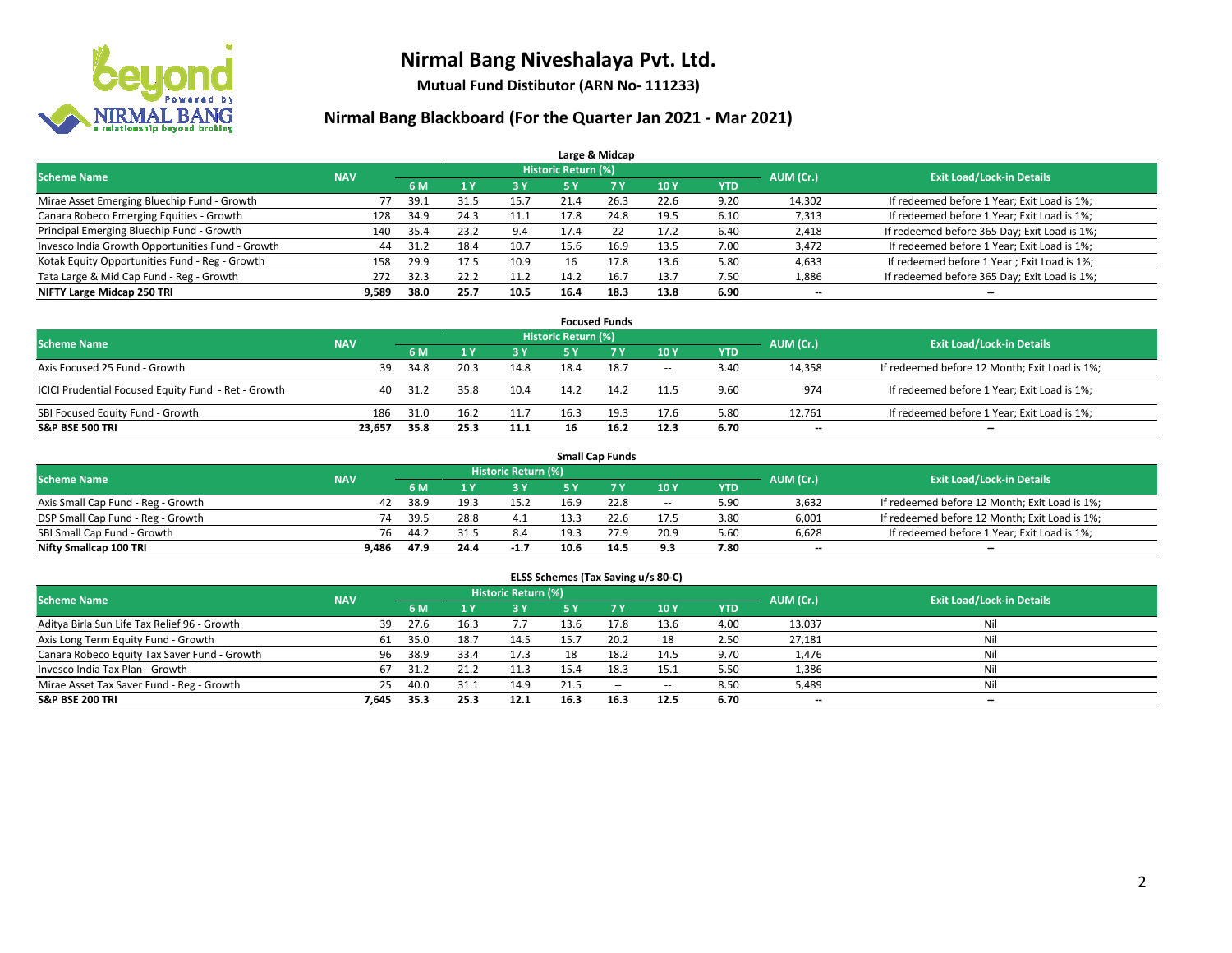

**Mutual Fund Distibutor (ARN No- 111233)**

| <b>Solution Oriented</b>                                  |            |      |      |                            |      |           |                          |            |           |                                                                                                                                                           |  |  |  |
|-----------------------------------------------------------|------------|------|------|----------------------------|------|-----------|--------------------------|------------|-----------|-----------------------------------------------------------------------------------------------------------------------------------------------------------|--|--|--|
| <b>Scheme Name</b>                                        | <b>NAV</b> |      |      | <b>Historic Return (%)</b> |      |           |                          |            | AUM (Cr.) | <b>Exit Load/Lock-in Details</b>                                                                                                                          |  |  |  |
|                                                           |            | 6 M  | 1 Y  | <b>3Y</b>                  | 5 Y  | <b>7Y</b> | 10Y                      | <b>YTD</b> |           |                                                                                                                                                           |  |  |  |
| <b>HDFC Childrens Gift Fund</b>                           | 154        | 26.6 | 21.2 | 10 <sup>1</sup>            | 14.1 | 15.4      | 14.5                     | 5.00       | 4,002     | If redeemed before 1 Year; Exit Load is 3%; If redeemed bet. 1 Year<br>to 2 Year; Exit Load is 2%; If redeemed bet. 2 Year to 3 Year; Exit<br>Load is 1%: |  |  |  |
| Tata Retirement Savings Fund - Moderate Plan - Reg        | 37         | 20.6 | 16.3 | 8.5                        | 14.1 | 18        | $\overline{\phantom{a}}$ | 3.00       | 1,276     | If redeemed before 61 Month; Exit Load is 1%;                                                                                                             |  |  |  |
| Tata Retirement Savings Fund - Progressive Plan -<br>Reg  | 37         | 23.8 | 16.4 | 8.9                        | 15.8 | 17.9      | $\sim$                   | 3.80       | 919       | If redeemed before 61 Month; Exit Load is 1%;                                                                                                             |  |  |  |
| Tata Retirement Savings Fund - Reg - Conservative<br>Plan | 23         | 7.3  | 10.8 | 7.4                        | 9.6  | 10.4      | $\!-$                    | 0.50       | 162       | If redeemed before 61 Month; Exit Load is 1%;                                                                                                             |  |  |  |
| <b>S&amp;P BSE 200 TRI</b>                                | 7,645      | 35.3 | 25.3 | 12.1                       | 16.3 | 16.3      | 12.5                     | 6.70       | --        | --                                                                                                                                                        |  |  |  |

|                                                    |            |                                  |      |       |      | <b>Index Fund</b> |      |            |       |                                               |
|----------------------------------------------------|------------|----------------------------------|------|-------|------|-------------------|------|------------|-------|-----------------------------------------------|
| <b>Scheme Name</b>                                 | AUM (Cr.)  | <b>Exit Load/Lock-in Details</b> |      |       |      |                   |      |            |       |                                               |
|                                                    | <b>NAV</b> | 6 M                              |      | $-3V$ | 5 Y  | <b>7Y</b>         | 10Y  | <b>YTD</b> |       |                                               |
| HDFC Index Fund-NIFTY 50 Plan                      | 137        | 34.7                             | 23.6 | 12.6  | 15.6 | 14.6              | 11.3 | 6.70       | 2,355 | If redeemed before 3 Day; Exit Load is 0.25%; |
| ICICI Prudential Nifty Next 50 Index Fund - Growth | 30         | 25.3                             | 17.8 | 4.5   | 13.3 | 15.9              | 12.1 | 3.90       | 931   | Nil                                           |
| UTI Nifty Index Fund - Growth                      | 99         | 34.8                             | 24   | 12.8  | 15.8 | 14.7              | 11.4 | 6.70       | 3,173 | Nil                                           |
| Nifty 50 TRI                                       | 21.176     | 35.0                             | 24.7 | 13.3  | 16.2 | 15.2              | 12.1 | 6.80       | $- -$ | $\overline{\phantom{a}}$                      |

|                                       |            |       |      |                     |      | <b>Contra/Value Fund</b> |      |      |           |                                             |
|---------------------------------------|------------|-------|------|---------------------|------|--------------------------|------|------|-----------|---------------------------------------------|
| <b>Scheme Name</b>                    | <b>NAV</b> |       |      | Historic Return (%) |      |                          |      |      | AUM (Cr.) | <b>Exit Load/Lock-in Details</b>            |
|                                       |            | 6 M   |      | 3 Y                 |      |                          | 10Y  | YTD  |           |                                             |
| Invesco India Contra Fund - Growth    | 64         | -31.3 |      | 11.1                |      | 20.5                     | 15.2 | 7.40 | 6,010     | If redeemed before 1 Year; Exit Load is 1%; |
| UTI Value Opportunities Fund - Growth | 83         | 36.8  | 25   |                     | 14.8 | 14.3                     | 12.4 | 8.60 | 5,202     | If redeemed before 1 Year; Exit Load is 1%; |
| <b>S&amp;P BSE 500 TRI</b>            | 23.657     | 35.8  | 25.3 | 11.1                |      | 16.2                     | 12.3 | 6.70 | $- -$     | $\overline{\phantom{a}}$                    |

|                                                                           |            |      |                |                     |      | Sector/Thematic |      |            |           |                                               |
|---------------------------------------------------------------------------|------------|------|----------------|---------------------|------|-----------------|------|------------|-----------|-----------------------------------------------|
| <b>Scheme Name</b>                                                        | <b>NAV</b> |      |                | Historic Return (%) |      |                 |      |            | AUM (Cr.) | <b>Exit Load/Lock-in Details</b>              |
|                                                                           |            | 6 M  | 4 <sub>Y</sub> | <b>3Y</b>           | 5 Y  | 7Y              | 10Y  | <b>YTD</b> |           |                                               |
| Canara Robeco Consumer Trends Fund - Reg -<br>Growth                      | 56         | 36.1 | 25.5           | 16                  | 19.4 | 20.8            | 15.8 | 9.40       | 492       | If redeemed before 1 Year; Exit Load is 1%;   |
| Mirae Asset Great Consumer Fund - Growth                                  | 45         | 31.5 | 16.3           | 10.9                | 17.8 | 18              | --   | 8.10       | 1,092     | If redeemed before 1 Year; Exit Load is 1%;   |
| <b>ICICI Prudential Technology Fund - Growth</b>                          | 104        | 51.4 | 68.9           | 26.7                | 20.4 | 18.6            | 18.8 | 5.20       | 1,185     | If redeemed before 15 Day; Exit Load is 1%;   |
| Nippon India Pharma Fund - Growth                                         | 258        | 21.4 | 63.4           | 22.4                | 13.1 | 17.3            |      | 2.00       | 4,383     | If redeemed before 1 Month; Exit Load is 1%;  |
| BNP Paribas India Consumption Fund - Reg - Growth                         | 16         | 28.4 | 20             | --                  |      |                 | --   | 6.30       | 641       | If redeemed before 12 Month; Exit Load is 1%; |
| ICICI Prudential Banking and Financial Services Fund -<br>Retail - Growth | 74         | 50.7 | 7.3            | 7.2                 | 18.4 | 20.7            | 15.7 | 12.60      | 3,381     | If redeemed before 15 Day; Exit Load is 1%;   |
| <b>S&amp;P BSE 500 TRI</b>                                                | 23,657     | 35.8 | 25.3           | 11.1                | 16   | 16.2            | 12.3 | 6.70       | --        | --                                            |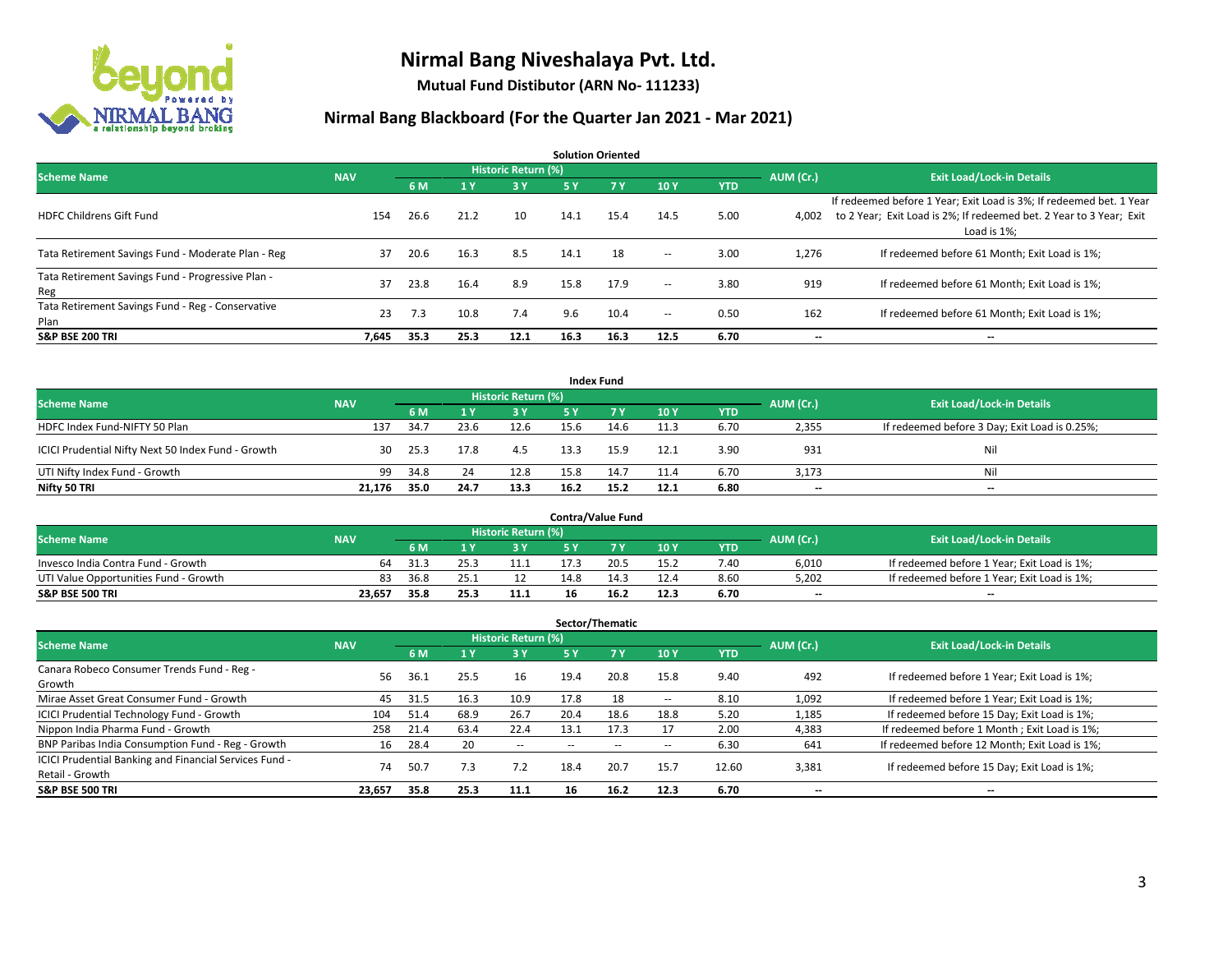

**Mutual Fund Distibutor (ARN No- 111233)**

| <b>Dynamic Asset Allocation Funds</b>                      |            |      |      |                            |      |       |                          |            |                          |                                               |  |  |  |
|------------------------------------------------------------|------------|------|------|----------------------------|------|-------|--------------------------|------------|--------------------------|-----------------------------------------------|--|--|--|
| <b>Scheme Name</b>                                         | <b>NAV</b> |      |      | <b>Historic Return (%)</b> |      |       |                          |            | AUM (Cr.)                | <b>Exit Load/Lock-in Details</b>              |  |  |  |
|                                                            |            | 6 M  |      | 3 Y                        | 5 Y  | 7 Y   | 10Y                      | <b>YTD</b> |                          |                                               |  |  |  |
| ICICI Prudential Balanced Advantage Fund - Reg -<br>Growth | 44         | 18.3 | 14.5 | 9.9                        | 11.8 | 13.1  | 12.7                     | 3.40       | 28,546                   | If redeemed before 1 Year; Exit Load is 1%;   |  |  |  |
| Nippon India Balanced Advantage Fund - Growth              | 108        | 17.9 | 12.7 | 7.6                        | 12.4 | 13.6  | 10.9                     | 2.90       | 2,886                    | If redeemed before 12 Month; Exit Load is 1%; |  |  |  |
| Edelweiss Balanced Advantage Fund - Growth                 | 32         | 21.2 | 25.2 | 12                         | 12.2 | 13.2  |                          | 4.50       | 2,221                    | If redeemed before 365 Day; Exit Load is 1%;  |  |  |  |
| Kotak Balanced Advantage Fund - Reg - Growth               | 13         | 13.5 | 14.3 | $- -$                      | --   | $- -$ | $\overline{\phantom{a}}$ | 1.90       | 5,721                    | If redeemed before 1 Year; Exit Load is 1%;   |  |  |  |
| NIFTY 50 Hybrid Composite Debt 65:35 Index                 | 12.847     | 22.5 | 21.5 | 12.8                       | 14.2 | 13.6  | 11.3                     | 4.00       | $\overline{\phantom{a}}$ | --                                            |  |  |  |

| <b>Hybrid Aggressive</b>                        |            |      |      |                            |      |      |        |            |           |                                               |  |  |  |
|-------------------------------------------------|------------|------|------|----------------------------|------|------|--------|------------|-----------|-----------------------------------------------|--|--|--|
| <b>Scheme Name</b>                              | <b>NAV</b> |      |      | <b>Historic Return (%)</b> |      |      |        |            | AUM (Cr.) | <b>Exit Load/Lock-in Details</b>              |  |  |  |
|                                                 |            | 6 M  |      | י כ                        |      |      | 10Y    | <b>YTD</b> |           |                                               |  |  |  |
| Canara Robeco Equity Hybrid Fund - Growth       |            | 24.4 |      | 12.9                       | 14.9 |      | 13.8   | 5.10       | 4,208     | If redeemed before 1 Year; Exit Load is 1%;   |  |  |  |
| SBI Equity Hybrid Fund - Growth                 | 173        | 24.6 | 16   |                            | 13.3 |      | 13.5   | 5.40       | 35.656    | If redeemed before 12 Month; Exit Load is 1%; |  |  |  |
| Mirae Asset Hybrid - Equity Fund - Reg - Growth | 19         | 25.6 |      | 11.4                       | 14.8 | $-$  | $\sim$ | 6.20       | 4,379     | If redeemed before 1 Year; Exit Load is 1%;   |  |  |  |
| NIFTY 50 Hybrid Composite Debt 65:35 Index      | 12.847     | 22.5 | 21.5 | 12.8                       | 14.2 | 13.6 | 11.3   | 4.00       | $-$       | $-$                                           |  |  |  |

| Gold                                    |            |         |      |                     |           |     |                          |            |           |                                                                  |  |  |  |
|-----------------------------------------|------------|---------|------|---------------------|-----------|-----|--------------------------|------------|-----------|------------------------------------------------------------------|--|--|--|
| <b>Scheme Name</b>                      | <b>NAV</b> |         |      | Historic Return (%) |           |     |                          |            | AUM (Cr.) | <b>Exit Load/Lock-in Details</b>                                 |  |  |  |
|                                         |            | 6 M     |      | 73 Y.               | <b>5Y</b> |     | 10Y                      | <b>YTD</b> |           |                                                                  |  |  |  |
| HDFC Gold Fund - Growth                 | 15         | $-14.8$ | 17.1 | 14.7                | 10.1      | 5.4 | $\!-$                    | $-5.90$    | 1,055     | If redeemed before 6 Months; Exit Load is 2%; If redeemed bet. 6 |  |  |  |
|                                         |            |         |      |                     |           |     |                          |            |           | Months to 12 Months; Exit Load is 1%;                            |  |  |  |
| Kotak Gold Fund - Reg - Growth          | 19         | -15.1   | 16.7 | 15.4                | 10.5      | 5.4 | $\!-$                    | $-6.00$    | 794       | If redeemed before 1 Year; Exit Load is 1%;                      |  |  |  |
| Nippon India Gold Savings Fund - Growth | 19         | $-15.3$ | 16.1 | 14.3                | 9.9       |     | $\overline{\phantom{a}}$ | $-6.00$    | 1,346     | If redeemed before 15 Day; Exit Load is 1%;                      |  |  |  |
| <b>Prices of Gold</b>                   | 47.048     | $-14.8$ | 17.4 | 15.8                | 11.3      | 6.7 | 8.9                      | $-5.90$    | --        | $- -$                                                            |  |  |  |

| <b>Arbitrage Fund</b>                      |            |    |      |     |                            |     |     |                          |            |           |                                                 |  |  |
|--------------------------------------------|------------|----|------|-----|----------------------------|-----|-----|--------------------------|------------|-----------|-------------------------------------------------|--|--|
| <b>Scheme Name</b>                         | <b>NAV</b> |    |      |     | <b>Historic Return (%)</b> |     |     |                          |            | AUM (Cr.) | <b>Exit Load/Lock-in Details</b>                |  |  |
|                                            |            |    | 4 M  | 3 M | 6 M                        |     |     | ЗY                       | <b>YTD</b> |           |                                                 |  |  |
| IDFC Arbitrage Fund - Reg - Growth         |            | 25 | 2.4  |     | 3.3                        |     | 4.8 | 5.2                      | 2.20       | 6,670     | If redeemed before 1 Month; Exit Load is 0.25%; |  |  |
| Kotak Equity Arbitrage Fund - Reg - Growth |            | 29 | -3.1 |     | 3.6                        |     |     |                          | 2.80       | 14,908    | If redeemed before 30 Day; Exit Load is 0.25%;  |  |  |
| Tata Arbitrage Fund - Reg - Growth         |            |    | 2.0  |     |                            |     | 5.4 | $\overline{\phantom{a}}$ | 2.00       | 3,335     | If redeemed before 30 Day; Exit Load is 0.25%;  |  |  |
| Nippon India Arbitrage Fund - Growth       |            |    | 2.3  |     | 4 ?                        | 3.8 |     | ر.ر                      | 2.10       | 8,029     | If redeemed before 1 Month; Exit Load is 0.25%; |  |  |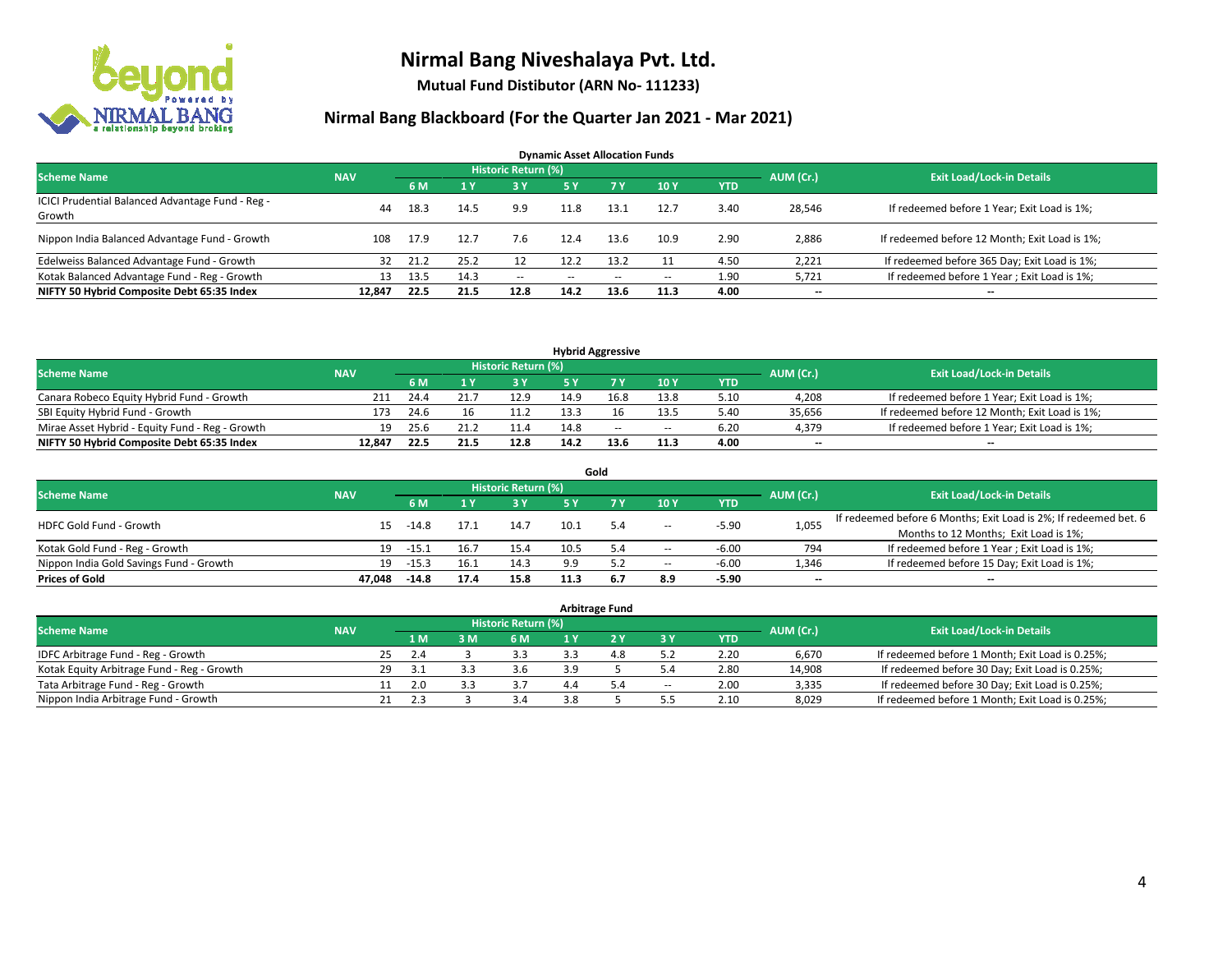

**Mutual Fund Distibutor (ARN No- 111233)**

| <b>Overnight Fund</b>                          |            |     |                |                     |     |     |                          |                          |           |                                  |  |  |  |  |
|------------------------------------------------|------------|-----|----------------|---------------------|-----|-----|--------------------------|--------------------------|-----------|----------------------------------|--|--|--|--|
| <b>Scheme Name</b>                             | <b>NAV</b> |     |                | Historic Return (%) |     |     | <b>YTM</b>               | Avg                      | AUM (Cr.) | <b>Exit Load/Lock-in Details</b> |  |  |  |  |
|                                                |            | 1W  | 2 <sub>W</sub> | 1 M                 | 3 M | 1Y  |                          | <b>Maturity</b>          |           |                                  |  |  |  |  |
| IDFC Overnight Fund - Reg - Growth             | 1,090      | 3.0 |                |                     | 2.8 |     | 2.14                     | $\!-$                    | 1,511     | Nil                              |  |  |  |  |
| Tata Overnight Fund - Reg - Growth             | 1,079      | 3.0 |                |                     | 2.9 | 3.1 | 3.02                     | $\hspace{0.05cm} \cdots$ | 2,063     | Nil                              |  |  |  |  |
| SBI Overnight Fund - Growth                    | 3,305      | 3.0 |                |                     | 2.9 | 3.1 | 2.85                     | $\hspace{0.05cm} \ldots$ | 15,772    | Nil                              |  |  |  |  |
| ICICI Prudential Overnight Fund - Reg - Growth | 110        | 3.0 |                |                     | 2.8 | 3.1 | 2.96                     | $\hspace{0.05cm} \ldots$ | 10,059    | Nil                              |  |  |  |  |
| Nippon India Overnight Fund - Reg - Growth     | 110        | 3.0 |                |                     | 2.9 |     | 2.97                     | $\!-$                    | 5,278     | Nil                              |  |  |  |  |
| <b>CRISIL Liquid Fund Index</b>                | $- -$      | 3.9 | 3.7            | 3.3                 |     | 4.4 | $\overline{\phantom{a}}$ | --                       | --        | $\overline{\phantom{a}}$         |  |  |  |  |

| <b>Liauid Funds</b>                              |            |     |           |                     |     |     |                          |                          |           |                                  |  |  |  |
|--------------------------------------------------|------------|-----|-----------|---------------------|-----|-----|--------------------------|--------------------------|-----------|----------------------------------|--|--|--|
| Scheme Name                                      | <b>NAV</b> |     |           | Historic Return (%) |     |     | <b>YTM</b>               | Avg                      | AUM (Cr.) | <b>Exit Load/Lock-in Details</b> |  |  |  |
|                                                  |            | 1 W | <b>2W</b> | 1 M                 | зM  |     |                          | <b>Maturity</b>          |           |                                  |  |  |  |
| Aditya Birla Sun Life Liquid Fund - Reg - Growth | 328        | 31  |           | 2.8                 | 2.9 |     | 3.18                     | $\overline{\phantom{a}}$ | 31,306    | *Ref Footnote                    |  |  |  |
| ICICI Prudential Liquid Fund - Reg - Growth      | 302        | 3.2 |           | 2.9                 |     |     | 3.09                     | $\overline{\phantom{a}}$ | 39,319    | *Ref Footnote                    |  |  |  |
| Kotak Liquid Fund - Reg - Growth                 | 4,121      | 33  |           | 2.8                 | 2.9 | ιq  | 3.05                     | $\overline{\phantom{a}}$ | 26,755    | *Ref Footnote                    |  |  |  |
| Nippon India Liquid Fund - Growth                | 4,973      | 3.3 |           | 2.7                 | 2.9 |     | 3.08                     | $\sim$                   | 19,338    | *Ref Footnote                    |  |  |  |
| Mahindra Manulife Liquid Fund - Reg - Growth     | 1.323      | 3.3 |           | 2.8                 |     |     | 3.27                     | $\overline{\phantom{a}}$ | 1,700     | *Ref Footnote                    |  |  |  |
| <b>CRISIL Liquid Fund Index</b>                  | $- -$      | 3.9 | 3.7       | 3.3                 | 3.4 | 4.4 | $\overline{\phantom{a}}$ | $\overline{\phantom{a}}$ | $- -$     | $- -$                            |  |  |  |

| <b>Ultra Short Fund</b>                           |            |     |                |                            |     |       |            |                          |                          |                                  |  |  |  |
|---------------------------------------------------|------------|-----|----------------|----------------------------|-----|-------|------------|--------------------------|--------------------------|----------------------------------|--|--|--|
| <b>Scheme Name</b>                                | <b>NAV</b> |     |                | <b>Historic Return (%)</b> |     |       | <b>YTM</b> | Avg                      | AUM (Cr.)                | <b>Exit Load/Lock-in Details</b> |  |  |  |
|                                                   |            | 1 M | 3 <sub>M</sub> | <b>6 M</b>                 | 1 Y | $-3V$ |            | <b>Maturity</b>          |                          |                                  |  |  |  |
| HDFC Ultra Short Term Fund - Reg - Growth         | 12         | 1.4 |                |                            |     | $- -$ | 3.81       | $\sim$                   | 18,196                   | Ni                               |  |  |  |
| ICICI Prudential Ultra Short Term Fund - Growth   | 21         |     | 3.6            | 4.8                        |     |       | 4.63       | $\overline{\phantom{a}}$ | 8,495                    | Ni                               |  |  |  |
| UTI Ultra Short Term Fund - Growth                | 3.241      | 2.3 | 3.6            |                            | 4.9 |       | 4.63       | $\overline{\phantom{a}}$ | 2,136                    | Ni                               |  |  |  |
| Aditya Birla Sun Life Savings Fund - Reg - Growth | 420        | 0.4 | 3.2            | 4.4                        | 6.4 |       | 3.89       | $\overline{\phantom{a}}$ | 16,119                   | Nil                              |  |  |  |
| <b>NIFTY Ultra Short Duration Debt Index</b>      | 4.232      | 2.5 | 3.5            | 3.8                        | 5.2 |       | --         | $\overline{\phantom{a}}$ | $\overline{\phantom{a}}$ | $-$                              |  |  |  |

| <b>Money Market Fund</b>                         |                          |                |     |                            |      |     |                          |                          |           |                                               |  |  |  |  |
|--------------------------------------------------|--------------------------|----------------|-----|----------------------------|------|-----|--------------------------|--------------------------|-----------|-----------------------------------------------|--|--|--|--|
| <b>Scheme Name</b>                               | <b>NAV</b>               |                |     | <b>Historic Return (%)</b> |      |     | <b>YTM</b>               | Avg                      | AUM (Cr.) | <b>Exit Load/Lock-in Details</b>              |  |  |  |  |
|                                                  |                          | 1 <sub>M</sub> | 3M  | 6 M                        | 1 Y  | '3V |                          | <b>Maturity</b>          |           |                                               |  |  |  |  |
| Aditya Birla Sun Life Money Manager Fund - Reg - | 283                      | 2.0            | 3.2 | 3.9                        | 6.2  | 7.4 | 3.75                     |                          | 10,189    | Nil                                           |  |  |  |  |
| Growth                                           |                          |                |     |                            |      |     |                          | $\overline{\phantom{a}}$ |           |                                               |  |  |  |  |
| SBI Savings Fund - Growth                        | 32                       | 2.3            |     | 3.6                        | 5.3  | 6.7 | 3.53                     | $\overline{\phantom{a}}$ | 21,463    | If redeemed before 3 Days; Exit Load is 0.1%; |  |  |  |  |
| HDFC Money Market Fund - Growth                  | 4,390                    | 2.5            | 3.2 | 3.7                        | -6.2 |     | 3.4                      | $\overline{\phantom{a}}$ | 10,530    | Nil                                           |  |  |  |  |
| Tata Money Market Fund - Reg - Growth            | 3,615                    | 2.7            | 3.3 |                            | -6.1 | 4.6 | 3.61                     | $\overline{\phantom{a}}$ | 1,874     | Nil                                           |  |  |  |  |
| <b>CRISIL Liquid Fund Index</b>                  | $\overline{\phantom{a}}$ | 3.3            | 3.4 | 3.7                        | 4.4  | $-$ | $\overline{\phantom{a}}$ | $\overline{\phantom{a}}$ | $- -$     | $-$                                           |  |  |  |  |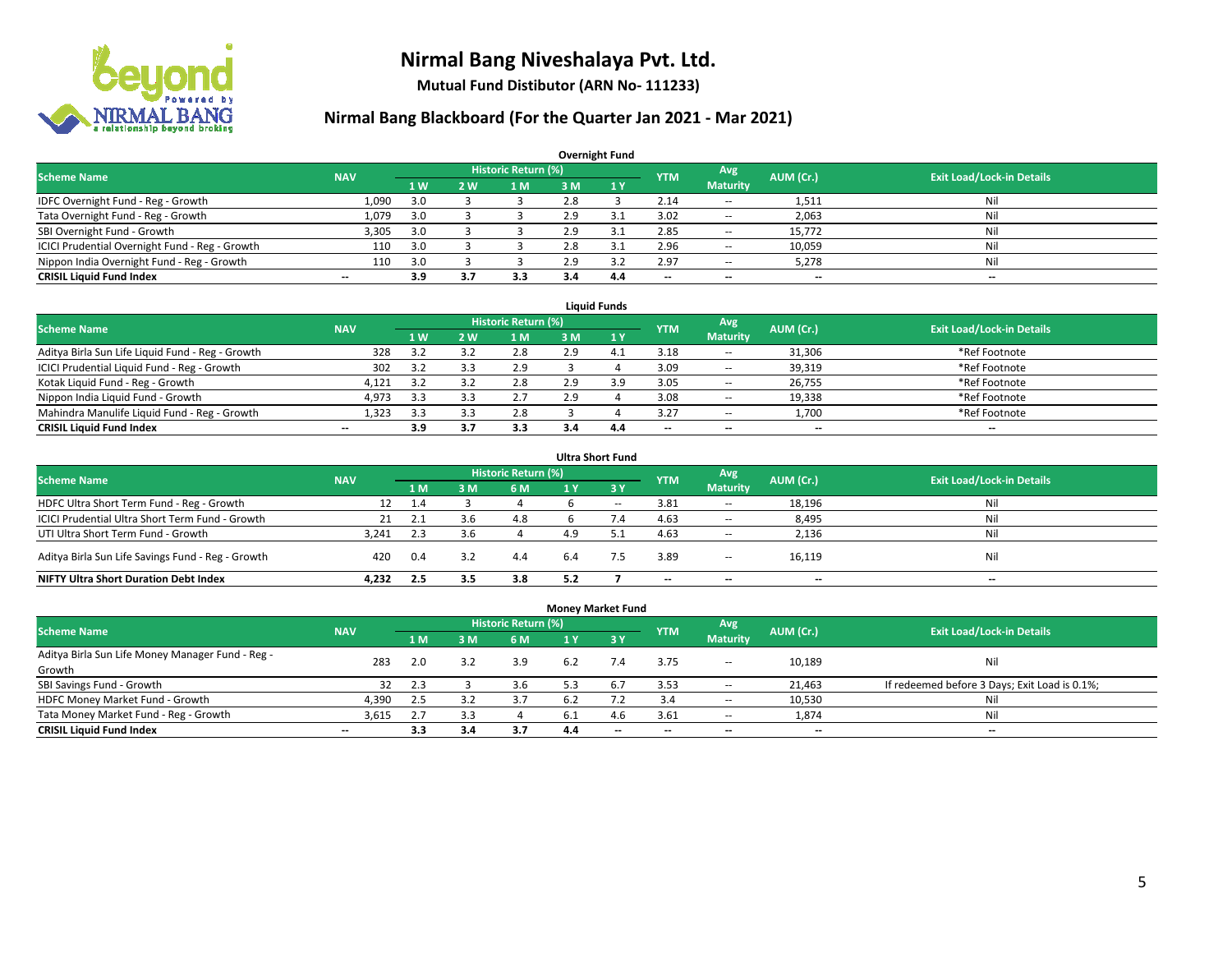

**Mutual Fund Distibutor (ARN No- 111233)**

| <b>Short Term Fund</b>                           |            |    |                |     |                            |     |     |            |                          |           |                                  |  |  |
|--------------------------------------------------|------------|----|----------------|-----|----------------------------|-----|-----|------------|--------------------------|-----------|----------------------------------|--|--|
| <b>Scheme Name</b>                               | <b>NAV</b> |    |                |     | <b>Historic Return (%)</b> |     |     | <b>YTM</b> | Avg <sup>1</sup>         | AUM (Cr.) | <b>Exit Load/Lock-in Details</b> |  |  |
|                                                  |            |    | 1 <sub>M</sub> | 3 M | 6 M                        |     |     |            | <b>Maturity</b>          |           |                                  |  |  |
| HDFC Short Term Debt Fund - Growth               |            | 24 | $-94$          |     | $A$ 7                      | ∴ ۵ | 8.8 | 5.31       | $\!-$                    | 18,390    | Ni                               |  |  |
| Nippon India Short Term Fund - Growth            |            | 40 | -8.9           | 10  | 4.3                        |     | 7.8 | 5.09       | $\overline{\phantom{a}}$ | 8,987     | Ni                               |  |  |
| <b>ICICI Prudential Short Term Fund - Growth</b> |            | 46 | ב.כ-           |     |                            |     | 8.5 | 4.91       | $\!-$                    | 24,170    | Nil                              |  |  |

| <b>Low Duration Fund</b>                     |            |        |      |                     |    |     |            |                          |           |                                  |  |  |  |
|----------------------------------------------|------------|--------|------|---------------------|----|-----|------------|--------------------------|-----------|----------------------------------|--|--|--|
| <b>Scheme Name</b>                           | <b>NAV</b> |        |      | Historic Return (%) |    |     | <b>YTM</b> | Avg                      | AUM (Cr.) | <b>Exit Load/Lock-in Details</b> |  |  |  |
|                                              |            | '1 M   | : M  | <b>6M</b>           |    |     |            | <b>Maturity</b>          |           |                                  |  |  |  |
| <b>HDFC Low Duration Fund - Growth</b>       | 45         | $-0.5$ | 4. D |                     |    |     | 4.54       | $\overline{\phantom{a}}$ | 25.667    | Nil                              |  |  |  |
| ICICI Prudential Savings Fund - Reg - Growth | 415        | $-0.2$ |      | 5.9                 | ۰α | د.ه | 4.3        | $\overline{\phantom{a}}$ | 26,706    | Nil                              |  |  |  |
| Kotak Low Duration Fund - Std - Growth       | 2.613      | -1.5   |      |                     |    |     | 4.55       | $\sim$                   | 12,262    | Nil                              |  |  |  |

| <b>Banking &amp; PSU Bond Funds</b>                 |            |    |         |     |                     |     |        |            |                 |           |                                  |  |  |
|-----------------------------------------------------|------------|----|---------|-----|---------------------|-----|--------|------------|-----------------|-----------|----------------------------------|--|--|
| <b>Scheme Name</b>                                  | <b>NAV</b> |    |         |     | Historic Return (%) |     |        | <b>YTM</b> | Avg             | AUM (Cr.) | <b>Exit Load/Lock-in Details</b> |  |  |
|                                                     |            |    | 1 M     | : M | 6 M                 |     |        |            | <b>Maturity</b> |           |                                  |  |  |
| HDFC Banking and PSU Debt Fund - Reg - Growth       |            | 18 | $-10.3$ |     |                     | 8.6 | 8.6    | 5.27       | $\sim$          | 10.735    | Nil                              |  |  |
| Tata Banking & PSU Debt Fund - Reg - Growth         |            |    | $-13.$  |     | 3.b                 | 8 A | $\sim$ | 4.98       | $\sim$          | 707       | Nil                              |  |  |
| Kotak Banking and PSU Debt Fund - Reg - Growth      |            | 50 | $-10.6$ |     | 3.8                 | 8.5 | 8.9    | 5.17       | $\sim$          | 11,292    | Nil                              |  |  |
| Nippon India Banking & PSU Debt Fund - Reg - Growth |            | 16 | $-10.9$ | 0.5 | 3.6                 | 8.9 | 8.9    | 4.83       | $\sim$          | 7,712     | Nil                              |  |  |

| <b>Corporate Bond Funds</b>                         |            |     |         |     |                     |     |       |            |                          |           |                                  |  |  |
|-----------------------------------------------------|------------|-----|---------|-----|---------------------|-----|-------|------------|--------------------------|-----------|----------------------------------|--|--|
| <b>Scheme Name</b>                                  | <b>NAV</b> |     |         |     | Historic Return (%) |     |       | <b>YTM</b> | Avg                      | AUM (Cr.) | <b>Exit Load/Lock-in Details</b> |  |  |
|                                                     |            |     | 1 M     | 3 M | 6 M                 | 1 Y | -3 Y  |            | <b>Maturity</b>          |           |                                  |  |  |
| ICICI Prudential Corporate Bond Fund - Reg - Growth |            | 23  | $-4.3$  |     | 4.6                 | 9.1 | 8.7   | 4.63       | $\overline{\phantom{a}}$ | 21.156    | Nil                              |  |  |
| IDFC Corporate Bond Fund - Reg - Growth             |            | 15  | $-14.1$ | 0.5 | 3.3                 |     | 8.3   | 4.94       | $\sim$                   | 22,999    | Nil                              |  |  |
| HDFC Corporate Bond Fund - Growth                   |            | 25  | $-12.2$ |     |                     | 9.7 | 9.1   | 5.09       | $\overline{\phantom{a}}$ | 30,847    | Nil                              |  |  |
| UTI Corporate Bond Fund - Reg - Growth              |            | 13. | $-12.0$ | 0.4 | 3.6                 | 8.7 | $- -$ | 4.98       | 3.15                     | 2,855     | Nil                              |  |  |

|                                            |            |    |                |     |                     |     | <b>Credit Risk Fund</b> |            |                        |           |                                                                       |
|--------------------------------------------|------------|----|----------------|-----|---------------------|-----|-------------------------|------------|------------------------|-----------|-----------------------------------------------------------------------|
| <b>Scheme Name</b>                         | <b>NAV</b> |    |                |     | Historic Return (%) |     |                         | <b>YTM</b> | Avg<br><b>Maturity</b> | AUM (Cr.) | <b>Exit Load/Lock-in Details</b>                                      |
|                                            |            |    | 1 <sub>M</sub> | 3 M | 6 M                 | 1 Y | $\overline{3V}$         |            |                        |           |                                                                       |
| ICICI Prudential Credit Risk Fund - Growth |            | 23 | $-0.6$         | 5.6 | 7.5                 | 8.6 | 8.5                     | 7.71       | $\sim$                 | 7,007     | If redeemed before 1 Year; Exit Load is 1%;                           |
| HDFC Credit Risk Debt Fund - Reg - Growth  |            | 18 | $-0.8$         |     | 9.5                 | 9.7 | 8.3                     | 8.23       | $- -$                  | 6,848     | If redeemed before 12 Month; Exit Load is 1%; If redeemed bet. 12     |
|                                            |            |    |                |     |                     |     |                         |            |                        |           | Month to 18 Month; Exit Load is 0.5%;                                 |
|                                            |            |    |                |     |                     |     |                         |            |                        |           | If redeemed before 12 Month; Exit Load is 3%; If redeemed bet. 12     |
| SBI Credit Risk Fund - Growth              |            | 34 | -6.3           |     |                     | 8.1 |                         | 7.07       | $\sim$                 |           | 3,632 Month to 24 Month; Exit Load is 1.5%; If redeemed bet. 24 Month |
|                                            |            |    |                |     |                     |     |                         |            |                        |           | to 36 Month; Exit Load is 0.75%;                                      |